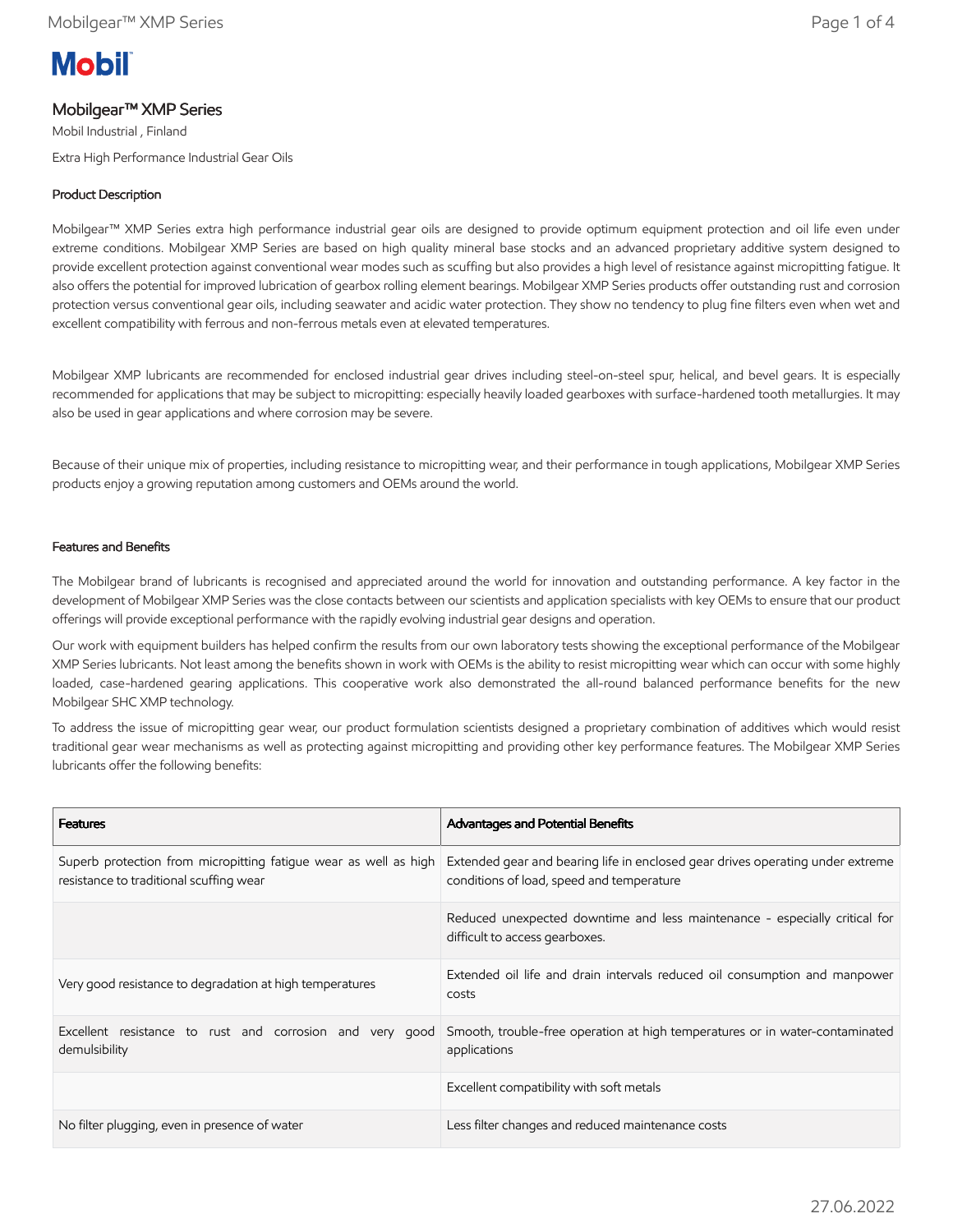## Applications

Mobilgear XMP Series extra high performance, industrial gear oils are designed to provide optimum equipment and oil life even under extreme conditions. They are especially formulated to resist micropitting of modern, case hardened gearing and applications where extended oil life is desired. Typical applications include:

- Wind turbines
- Plastic extruder gearboxes
- Gearboxes found in the paper, steel, oil, textile, lumber and cement industries

## Specifications and Approvals

| This product has the following MOBILGEAR XMP MOBILGEAR XMP MOBILGEAR XMP MOBILGEAR XMP MOBILGEAR<br>approvals: | 150 | 220 | 320 | 460 | XMP<br>680 |
|----------------------------------------------------------------------------------------------------------------|-----|-----|-----|-----|------------|
| <b>HANSEN</b>                                                                                                  | Χ   | ∧   | ∧   | ⋏   |            |
| JAHNEL-KESTERMANN                                                                                              |     | X   | Х   | X   |            |
| ZF TE-ML 04H                                                                                                   | X   |     |     |     |            |
| ISO L-CKC (ISO 12925-1:1996)                                                                                   |     |     |     |     | X          |

| This product meets or exceeds the requirements of: |   |   |   |  |
|----------------------------------------------------|---|---|---|--|
| AGMA 9005-E02-EP                                   |   |   | X |  |
| ISO L-CKC (ISO 12925-1:1996)                       | X | X | Х |  |
| ISO L-CKD (ISO 12925-1:1996)                       |   |   |   |  |

## Properties and Specifications

| Property                                                      | <b>MOBILGEAR XMP</b><br>150 | <b>MOBILGEAR XMP</b><br>220 | <b>MOBILGEAR XMP</b><br>320 | <b>MOBILGEAR XMP</b><br>460 | <b>MOBILGEAR XMP</b><br>680 |
|---------------------------------------------------------------|-----------------------------|-----------------------------|-----------------------------|-----------------------------|-----------------------------|
| Grade                                                         | <b>ISO 150</b>              | <b>ISO 220</b>              | <b>ISO 320</b>              | <b>ISO 460</b>              | <b>ISO 680</b>              |
| Copper Strip Corrosion, 3 h, 100 C, Rating,<br>ASTM D130      | 1B                          | 1B                          | 1B                          | 1B                          | 1B                          |
| Density @ 15.6 C, kg/l, ASTM D4052                            | 0.896                       | 0.900                       | 0.903                       | 0.909                       | 0.909                       |
| Emulsion, Time to 40/37/3, 82 C, min, ASTM<br>D1401           | 10                          | 10                          | 10                          | 10                          | 10                          |
| FZG Micropitting, Fail Stage, Rating, FVA 54                  |                             | $10+$                       | $10+$                       | $10+$                       | $14+$                       |
| FZG Micropitting, GFT-Class, Rating, FVA 54                   |                             | High                        | High                        | High                        | High                        |
| FZG Scuffing, Fail Load Stage, A/16.6/90, ISO<br>14635-1(mod) | 12                          | $13+$                       | 14                          | $14+$                       | $14+$                       |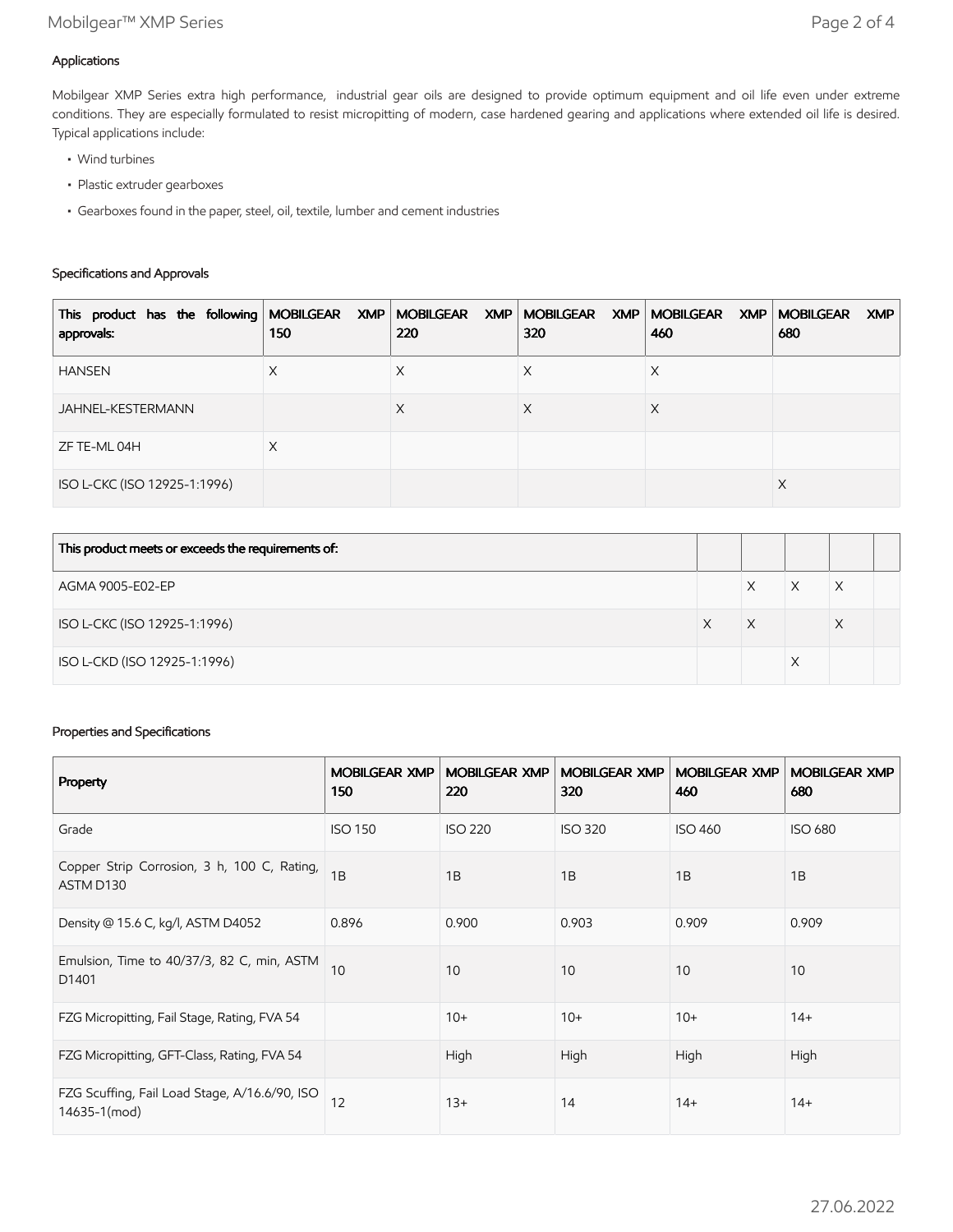Mobilgear™ XMP Series Page 3 of 4

| Property                                                             | <b>MOBILGEAR XMP</b><br>150 | <b>MOBILGEAR XMP</b><br>220 | <b>MOBILGEAR XMP</b><br>320 | <b>MOBILGEAR XMP</b><br>460 | <b>MOBILGEAR XMP</b><br>680 |
|----------------------------------------------------------------------|-----------------------------|-----------------------------|-----------------------------|-----------------------------|-----------------------------|
| FZG Scuffing, Fail Load Stage, A/8.3/90, ISO<br>14635-1              | $12+$                       | $13+$                       | 14                          | $14+$                       | $14+$                       |
| Flash Point, Cleveland Open Cup, °C, ASTM<br>D92                     | 258                         | 272                         | 268                         | 270                         | 270                         |
| Foam, Sequence I, Stability, ml, ASTM D892                           | $\mathbf 0$                 | 0                           | 0                           | $\mathbf 0$                 | $\mathbf{0}$                |
| Foam, Sequence I, Tendency, ml, ASTM D892                            | $\mathbf{0}$                | $\mathbf{0}$                | $\mathbf{O}$                | $\mathbf{0}$                | $\Omega$                    |
| Four-Ball Extreme Pressure Test, Load Wear<br>Index, kgf, ASTM D2783 | 45                          | 45                          | 45                          | 45                          | 45                          |
| Four-Ball Extreme Pressure Test, Weld Load,<br>kgf, ASTM D2783       | 250                         | 250                         | 250                         | 250                         | 250                         |
| Kinematic Viscosity @ 100 C, mm2/s, ASTM<br>D445                     | 14.6                        | 18.8                        | 24.1                        | 30.6                        | 30.6                        |
| Kinematic Viscosity @ 40 C, mm2/s, ASTM<br>D445                      | 150                         | 220                         | 320                         | 460                         | 460                         |
| Pour Point, °C, ASTM D97                                             | $-27$                       | $-24$                       | $-18$                       | $-12$                       | $-12$                       |
| Rust Characteristics, Procedure B, ASTM D665                         | <b>PASS</b>                 | PASS                        | PASS                        | PASS                        | PASS                        |
| Viscosity Index, ASTM D2270                                          | 96                          | 96                          | 96                          | 96                          | 96                          |

#### Health and Safety

Health and Safety recommendations for this product can be found on the Material Safety Data Sheet (MSDS) @ [http://www.msds.exxonmobil.com](http://www.msds.exxonmobil.com/psims/psims.aspx) /psims/psims.aspx

All trademarks used herein are trademarks or registered trademarks of Exxon Mobil Corporation or one of its subsidiaries unless indicated otherwise.

02-2022 ExxonMobil Finland Oy Ab Satamatie 10 21100 Naantali - FINLAND

+358 (0) 10 40 8500 [http://www.mobil.fi](http://www.mobil.fi/)

Typical Properties are typical of those obtained with normal production tolerance and do not constitute a specification. Variations that do not affect product performance are to be expected during normal manufacture and at different blending locations. The information contained herein is subject to change without notice. All products may not be available locally. For more information, contact your local ExxonMobil contact or visit [www.exxonmobil.com](http://www.exxonmobil.com/)

ExxonMobil is comprised of numerous affiliates and subsidiaries, many with names that include Esso, Mobil, or ExxonMobil. Nothing in this document is intended to override or supersede the corporate separateness of local entities. Responsibility for local action and accountability remains with the local ExxonMobil-affiliate entities.

Energy lives here™

**ExconMobil**